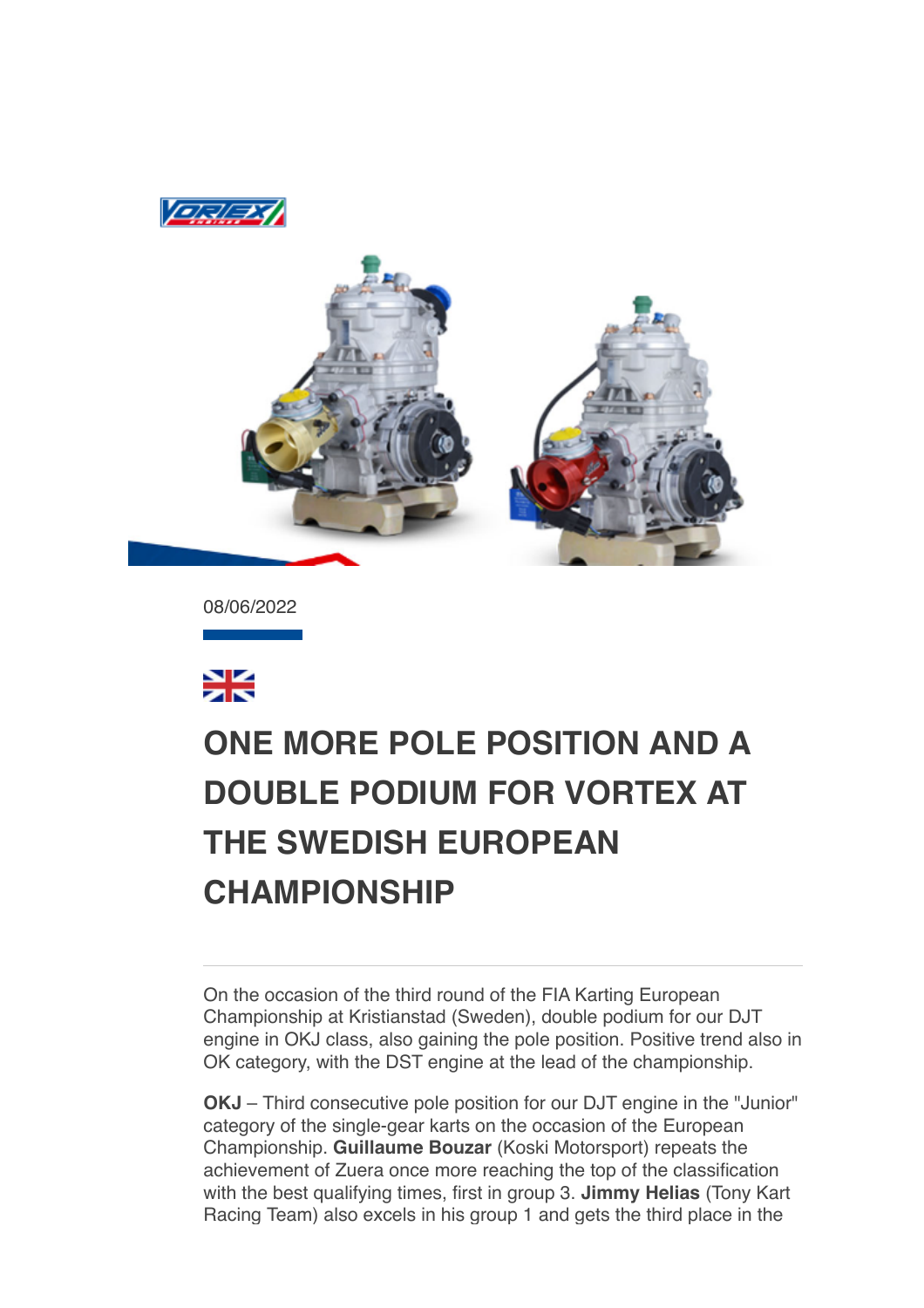combined classification of the three sessions, less than 50 thousandths of a second behind Bouzar. The weekend continues with the qualifying heats, where Vortex scores 6 victories (more than 1/3 of the scheduled races) and 5 fastest laps, as well as the two successes in the two super heats of Sunday. Exactly 33% of the final starting grid is powered by a Vortex DJT engine. Of these, one - Bouzar's - is in pole position, while two others occupy the second row. **Jan Przyrowski** (Tony Kart Racing Team) **Dmitry Matveev** (Koski Motorsport) and Bouzar play their cards at best and, after fighting for the victory, finish second, third and fourth respectively, with **Enzo Tarnvanichkul** (Tony Kart Racing Team) fifth. Unfortunately, two penalties of 4 and 5 seconds set Matveev and Tarnvanichkul back, with the two nevertheless placed in the Top 10 and Bouzar promoted to the lowest step of the podium

**Marcus Saeter** (Ward Racing) is also at the starting grid of the final, ahead of **Salim Hanna** (Ricky Flynn Motorsport), **Thomas Strauven** (Ricky Flynn Motorsport) and **Arthur Dorison** (Tony Kart Racing Team), the latter three among the best climbers of the day. The list continues with **Maciej Gladysz** (Ricky Flynn Motorsport), **Kirill Dzitiev** (Ward Racing), **Leo Nilsson** (Ward Racing), **Elliot Kaczynski** (Ward Racing) and Helias.

**OK** - Immediately a relevant result for our DST engine in the opening weekend of the master class of the single-gear chassis. **Maxim Rehm** (Ricky Flynn Motorsport) sets the fastest time in the group 1 of the eliminatory heats. Further satisfaction also comes in the qualifying heat, with Rehm scoring a win and a fastest lap, followed in turn by **Tuukka Taponen** (Tony Kart Racing Team). **Freddie Slater** (Ricky Flynn Motorsport) also scores a first place, while **Caspian Hagman** (Ward Racing) signs a best lap.

The decisive final of the weekend sees a grid with exactly 1/3 of the drivers equipped with a Vortex engine. OK World Champion Taponen has a good chance of running for a place on the podium and finishes the race in fourth position, while his teammate **Joseph Turney** (Tony Kart Racing Team) achieves his third consecutive result which allows him to keep the first place in the championship, only one round at the end of the championship. Positive Top 10 finish also for **Juho Valtanen** (Tony Kart Racing Team). **David Walther** (Koski Motorsport) is the fourth best Vortex engine classified in the final, ahead of Caspian, **Oscar Pedersen** (Ward Racing), **James Egozi** (Tony Kart Racing Team), **Ean Eyckmans** (EGP Racing Team), **Hugo Holm** (Ward Racing), **Maksimilian Popov** (Ward Racing), Slater, **Dion Gowda** (Ricky Flynn Motorsport) and Rehm.

## **ALTRA POLE E DOPPIO PODIO PER [VORTEX ALL'EUROPEO IN SVEZIA](data:text/html;charset=utf-8;base64,%20PGh0bWwgeG1sbnM9Imh0dHA6Ly93d3cudzMub3JnLzE5OTkveGh0bWwiIGNsYXNzPSJhcHBsZS1tYWlsLWltcGxpY2l0LWRhcmstc3VwcG9ydCIgc3R5bGU9Inpvb206IDE7Ij48aGVhZD48c3R5bGUgdHlwZT0idGV4dC9jc3MiPi8qCiAqICBNVUlXZWJEb2N1bWVudC5jc3MKICogIE1haWwKICoKICogIENvcHlyaWdodCAyMDEyIEFwcGxlIEluYy4gQWxsIHJpZ2h0cyByZXNlcnZlZC4gCiAqLwoKKiB7CiAgICAtd2Via2l0LXVzZXItbW9kaWZ5OiBpbml0aWFsICFpbXBvcnRhbnQ7Cn0KCmh0bWwgewogICAgZm9udDogMTIuMDAwMDAwcHggSGVsdmV0aWNhOwp9Cgpib2R5IHsKICAgIG1hcmdpbjogMThweCAyNXB4IDIycHg7CiAgICBwYWRkaW5nOiAwOwogICAgd29yZC13cmFwOiBicmVhay13b3JkOwogICAgd29yZC1icmVhazogYnJlYWstd29yZDsKIH0KCnRhYmxlIHsKICAgIHdvcmQtYnJlYWs6IG5vcm1hbDsKfQoKLyogQXR0YWNobWVudHMgKi8KCmltZy5BcHBsZS1zbWFsbC1pbWFnZSB7CiAgICB3aWR0aDozMjBweDsKfQoKaW1nLkFwcGxlLW1lZGl1bS1pbWFnZSB7CiAgICB3aWR0aDo2NDBweDsKfQoKaW1nLkFwcGxlLWxhcmdlLWltYWdlIHsKICAgIHdpZHRoOjEyODBweDsKfQoKQC13ZWJraXQta2V5ZnJhbWVzIEFwcGxlLWRpc2NyZXRlLXNwaW5uZXIgewogICAgLyogVGhlc2Uga2V5ZnJhbWVzIHRyeSB0byByZXByb2R1Y2UgdGhlIDE2IGRpc2NyZXRlIHN0ZXBzIHNlZW4gaW4gYSBzdGFuZGFyZCBzeXN0ZW0gcHJvZ3Jlc3MgaW5kaWNhdG9yLiAqLwogICAgMCUgewogICAgICAgIGJhY2tncm91bmQtaW1hZ2U6IHVybCgneC1idW5kbGUtcmVzb3VyY2U6SW5kZXRlcm1pbmF0ZVByb2dyZXNzU3Bpbm5lcjEucGRmJyk7CiAgICB9CiAgICA2LjI1MCUgewogICAgICAgIGJhY2tncm91bmQtaW1hZ2U6IHVybCgneC1idW5kbGUtcmVzb3VyY2U6SW5kZXRlcm1pbmF0ZVByb2dyZXNzU3Bpbm5lcjIucGRmJyk7CiAgICB9CiAgICAxMi41MDAlIHsKICAgICAgICBiYWNrZ3JvdW5kLWltYWdlOiB1cmwoJ3gtYnVuZGxlLXJlc291cmNlOkluZGV0ZXJtaW5hdGVQcm9ncmVzc1NwaW5uZXIzLnBkZicpOwogICAgfQogICAgMTguNzUwJSB7CiAgICAgICAgYmFja2dyb3VuZC1pbWFnZTogdXJsKCd4LWJ1bmRsZS1yZXNvdXJjZTpJbmRldGVybWluYXRlUHJvZ3Jlc3NTcGlubmVyNC5wZGYnKTsKICAgIH0KICAgIDI1LjAwMCUgewogICAgICAgIGJhY2tncm91bmQtaW1hZ2U6IHVybCgneC1idW5kbGUtcmVzb3VyY2U6SW5kZXRlcm1pbmF0ZVByb2dyZXNzU3Bpbm5lcjUucGRmJyk7CiAgICB9CiAgICAzMS4yNTAlIHsKICAgICAgICBiYWNrZ3JvdW5kLWltYWdlOiB1cmwoJ3gtYnVuZGxlLXJlc291cmNlOkluZGV0ZXJtaW5hdGVQcm9ncmVzc1NwaW5uZXI2LnBkZicpOwogICAgfQogICAgMzcuNTAwJSB7CiAgICAgICAgYmFja2dyb3VuZC1pbWFnZTogdXJsKCd4LWJ1bmRsZS1yZXNvdXJjZTpJbmRldGVybWluYXRlUHJvZ3Jlc3NTcGlubmVyNy5wZGYnKTsKICAgIH0KICAgIDQzLjc1MCUgewogICAgICAgIGJhY2tncm91bmQtaW1hZ2U6IHVybCgneC1idW5kbGUtcmVzb3VyY2U6SW5kZXRlcm1pbmF0ZVByb2dyZXNzU3Bpbm5lcjgucGRmJyk7CiAgICB9CiAgICA1MC4wMDAlIHsKICAgICAgICBiYWNrZ3JvdW5kLWltYWdlOiB1cmwoJ3gtYnVuZGxlLXJlc291cmNlOkluZGV0ZXJtaW5hdGVQcm9ncmVzc1NwaW5uZXI5LnBkZicpOwogICAgfQogICAgNTYuMjUwJSB7CiAgICAgICAgYmFja2dyb3VuZC1pbWFnZTogdXJsKCd4LWJ1bmRsZS1yZXNvdXJjZTpJbmRldGVybWluYXRlUHJvZ3Jlc3NTcGlubmVyMTAucGRmJyk7CiAgICB9CiAgICA2Mi41MDAlIHsKICAgICAgICBiYWNrZ3JvdW5kLWltYWdlOiB1cmwoJ3gtYnVuZGxlLXJlc291cmNlOkluZGV0ZXJtaW5hdGVQcm9ncmVzc1NwaW5uZXIxMS5wZGYnKTsKICAgIH0KICAgIDY4Ljc1MCUgewogICAgICAgIGJhY2tncm91bmQtaW1hZ2U6IHVybCgneC1idW5kbGUtcmVzb3VyY2U6SW5kZXRlcm1pbmF0ZVByb2dyZXNzU3Bpbm5lcjEyLnBkZicpOwogICAgfQogICAgNzUuMDAwJSB7CiAgICAgICAgYmFja2dyb3VuZC1pbWFnZTogdXJsKCd4LWJ1bmRsZS1yZXNvdXJjZTpJbmRldGVybWluYXRlUHJvZ3Jlc3NTcGlubmVyMTMucGRmJyk7CiAgICB9CiAgICA4MS4yNTAlIHsKICAgICAgICBiYWNrZ3JvdW5kLWltYWdlOiB1cmwoJ3gtYnVuZGxlLXJlc291cmNlOkluZGV0ZXJtaW5hdGVQcm9ncmVzc1NwaW5uZXIxNC5wZGYnKTsKICAgIH0KICAgIDg3LjUwMCUgewogICAgICAgIGJhY2tncm91bmQtaW1hZ2U6IHVybCgneC1idW5kbGUtcmVzb3VyY2U6SW5kZXRlcm1pbmF0ZVByb2dyZXNzU3Bpbm5lcjE1LnBkZicpOwogICAgfQogICAgOTMuNzUwJSB7CiAgICAgICAgYmFja2dyb3VuZC1pbWFnZTogdXJsKCd4LWJ1bmRsZS1yZXNvdXJjZTpJbmRldGVybWluYXRlUHJvZ3Jlc3NTcGlubmVyMTYucGRmJyk7CiAgICB9CiAgICAxMDAlIHsKICAgICAgICBiYWNrZ3JvdW5kLWltYWdlOiB1cmwoJ3gtYnVuZGxlLXJlc291cmNlOkluZGV0ZXJtaW5hdGVQcm9ncmVzc1NwaW5uZXIxLnBkZicpOwogICAgfQp9CgpkaXYuQXBwbGUtaW5kZXRlcm1pbmF0ZS1wcm9ncmVzcy1zcGlubmVyIHsKICAgIHdpZHRoOiAxNnB4OwogICAgaGVpZ2h0OiAxNnB4OwogICAgYmFja2dyb3VuZC1pbWFnZTogdXJsKCd4LWJ1bmRsZS1yZXNvdXJjZTpJbmRldGVybWluYXRlUHJvZ3Jlc3NTcGlubmVyMS5wZGYnKTsKICAgIGJhY2tncm91bmQtcmVwZWF0OiBuby1yZXBlYXQ7CiAgICBiYWNrZ3JvdW5kLXNpemU6IDEwMCUgMTAwJTsKICAgIC13ZWJraXQtYW5pbWF0aW9uLW5hbWU6IEFwcGxlLWRpc2NyZXRlLXNwaW5uZXI7CiAgICAtd2Via2l0LWFuaW1hdGlvbi1kdXJhdGlvbjogMXM7CiAgICAtd2Via2l0LWFuaW1hdGlvbi1pdGVyYXRpb24tY291bnQ6IGluZmluaXRlOwogICAgLXdlYmtpdC1hbmltYXRpb24tdGltaW5nLWZ1bmN0aW9uOiBzdGVwLXN0YXJ0Owp9CgovKiBMaXN0IFN0eWxlcyAqLwoKdWwuQXBwbGUtZGFzaC1saXN0LCB1bC5BcHBsZS1kYXNoLWxpc3QgdWwgewogICAgbGlzdC1zdHlsZS10eXBlOiBub25lOwp9CiAgICAKdWwuQXBwbGUtZGFzaC1saXN0IGxpOmJlZm9yZSB7CiAgICBjb250ZW50OiAiXDIwMTMiOwogICAgcG9zaXRpb246IGFic29sdXRlOwogICAgbWFyZ2luOiAwIC0xLjI1ZW07Cn0KCi8qIE9yZGVyZWQgTGlzdHM6IFN1cHBvcnQgOSBkZWVwLCBsaWtlIFBhZ2VzLCB0aGVuIGZhbGwgYmFjayB0byBkYXNoZXMgKi8Kb2wsIG9sIG9sIG9sIG9sLCBvbCBvbCBvbCBvbCBvbCBvbCBvbCB7CiAgICBsaXN0LXN0eWxlLXR5cGU6IGRlY2ltYWw7Cn0KCm9sIG9sLCBvbCBvbCBvbCBvbCBvbCwgb2wgb2wgb2wgb2wgb2wgb2wgb2wgb2wgewogICAgbGlzdC1zdHlsZS10eXBlOiBsb3dlci1hbHBoYTsKfQoKb2wgb2wgb2wsIG9sIG9sIG9sIG9sIG9sIG9sLCBvbCBvbCBvbCBvbCBvbCBvbCBvbCBvbCBvbCB7CiAgICBsaXN0LXN0eWxlLXR5cGU6IGxvd2VyLXJvbWFuOwp9CgpvbCBvbCBvbCBvbCBvbCBvbCBvbCBvbCBvbCBvbCB7CiAgICBsaXN0LXN0eWxlLXR5cGU6IG5vbmU7Cn0KCm9sIG9sIG9sIG9sIG9sIG9sIG9sIG9sIG9sIG9sIGxpOmJlZm9yZSB7CiAgICBjb250ZW50OiAiXDIwMTMiOwogICAgcG9zaXRpb246IGFic29sdXRlOwogICAgLXdlYmtpdC1tYXJnaW4tc3RhcnQ6IC0xLjI1ZW07Cn0KCi8qIE1haWwtc3BlY2lmaWMgU3R5bGVzICovCgphLngtYXBwbGUtbWFpbC1zZWUtbW9yZSwgYS54LWFwcGxlLW1haWwtc2VlLW1vcmUtZnJvbSB7CiAgICBmb250LXNpemU6IDEwcHg7CiAgICBmb250LWZhbWlseTogSGVsdmV0aWNhOwogICAgdGV4dC1kZWNvcmF0aW9uOiBub25lOwogICAgY29sb3I6IC1hcHBsZS1zeXN0ZW0tYmx1ZTsKICAgIC1hcHBsZS1jb2xvci1maWx0ZXI6IG5vbmU7Cn0KCmEueC1hcHBsZS1tYWlsLXNlZS1tb3JlIHsKICAgIGZvbnQtc2l6ZTogMTFweDsKICAgIGZvbnQtd2VpZ2h0OiBib2xkOwp9Cgpib2R5LkFwcGxlUGxhaW5UZXh0Qm9keSB7CiAgICAtd2Via2l0LW5ic3AtbW9kZTogc3BhY2U7CiAgICBmb250LXNpemU6IGluaGVyaXRweDsKICAgIGZvbnQtZmFtaWx5OiBpbmhlcml0Owp9Cgpib2R5LlNpbmdsZXRvbiB7CiAgICBtYXJnaW4tbGVmdDogMzZweDsKfQoKLngtYXBwbGUtbWFpbGRyb3BiYW5uZXIgewogICAgZGlzcGxheTogbm9uZTsKfQoKYmxvY2txdW90ZVt0eXBlPWNpdGVdIHsKICAgIHBhZGRpbmctbGVmdDogOHB4OwogICAgbWFyZ2luOiAwOwogICAgYm9yZGVyLWxlZnQtd2lkdGg6IDJweDsKICAgIGJvcmRlci1sZWZ0LXN0eWxlOiBzb2xpZDsKICAgIGJvcmRlci1sZWZ0LWNvbG9yOiByZ2JhKDg4LCA4NiwgMjE0LCAyNTUpOwogICAgY29sb3I6IHJnYmEoODgsIDg2LCAyMTQsIDI1NSk7Cn0KCmJsb2NrcXVvdGVbdHlwZT1jaXRlXSBibG9ja3F1b3RlW3R5cGU9Y2l0ZV0gewogICAgYm9yZGVyLWxlZnQtd2lkdGg6IDJweDsKICAgIGJvcmRlci1sZWZ0LXN0eWxlOiBzb2xpZDsKICAgIGJvcmRlci1sZWZ0LWNvbG9yOiByZ2JhKDAsIDE3NSwgMjA1LCAyNTUpOwogICAgY29sb3I6IHJnYmEoMCwgMTc1LCAyMDUsIDI1NSk7Cn0KCmJsb2NrcXVvdGVbdHlwZT1jaXRlXSBibG9ja3F1b3RlW3R5cGU9Y2l0ZV0gYmxvY2txdW90ZVt0eXBlPWNpdGVdIHsKICAgIGJvcmRlci1sZWZ0LXdpZHRoOiAycHg7CiAgICBib3JkZXItbGVmdC1zdHlsZTogc29saWQ7CiAgICBib3JkZXItbGVmdC1jb2xvcjogcmdiYSgxOCwgMTkyLCAxNCwgMjU1KTsKICAgIGNvbG9yOiByZ2JhKDE4LCAxOTIsIDE0LCAyNTUpOwp9CgppbWcuQXBwbGUtd2ViLWF0dGFjaG1lbnQgewogICAgdmVydGljYWwtYWxpZ246IHRvcCAhaW1wb3J0YW50OwogICAgbWF4LXdpZHRoOiAxMDAlICFpbXBvcnRhbnQ7Cn0KCnZpZGVvLkFwcGxlLXdlYi1hdHRhY2htZW50IHsKICAgIG1heC13aWR0aDogMTAwJSAhaW1wb3J0YW50Owp9CgppbWcuQXBwbGUtZWRnZS10by1lZGdlLXZpc3VhbC1tZWRpYSwgdmlkZW8uQXBwbGUtZWRnZS10by1lZGdlLXZpc3VhbC1tZWRpYSB7CiAgICBkaXNwbGF5OiBibG9jazsKICAgIG1heC13aWR0aDogY2FsYygxMDAlICsgNTBweCkgIWltcG9ydGFudDsKICAgIG1hcmdpbjogMCAtMjVweDsKfQoKaW1nLkFwcGxlLWVkZ2UtdG8tZWRnZS12aXN1YWwtbWVkaWEuU2luZ2xldG9uLCB2aWRlby5BcHBsZS1lZGdlLXRvLWVkZ2UtdmlzdWFsLW1lZGlhLlNpbmdsZXRvbiB7CiAgICBkaXNwbGF5OiBibG9jazsKICAgIG1heC13aWR0aDogY2FsYygxMDAlICsgNjFweCkgIWltcG9ydGFudDsKICAgIG1hcmdpbjogMCAtMjVweCAwIC0zNnB4Owp9CgoKLyogTWVkaWEgUXVlcnkgT3ZlcnJpZGVzIChMZWF2ZSBhdCBib3R0b20pICovCgpAbWVkaWEgc2NyZWVuIGFuZCAocHJlZmVycy1jb2xvci1zY2hlbWU6IGRhcmspIHsKICAgIC8qIEltcGxpY2l0IChjb2xvci1maWx0ZXJlZCkgZGFyayBtb2RlICovCiAgICA6cm9vdC5hcHBsZS1tYWlsLWltcGxpY2l0LWRhcmstc3VwcG9ydCB7CiAgICAgICAgLWFwcGxlLWNvbG9yLWZpbHRlcjogYXBwbGUtaW52ZXJ0LWxpZ2h0bmVzcygpOwogICAgICAgIC0tcXVvdGUtYmFyLWNvbG9yLWxldmVsLTE6IC1hcHBsZS1zeXN0ZW0tcHVycGxlOwogICAgICAgIC0tcXVvdGUtdGV4dC1jb2xvci1sZXZlbC0xOiAtYXBwbGUtc3lzdGVtLXB1cnBsZTsKICAgICAgICAtLXF1b3RlLWJhci1jb2xvci1sZXZlbC0yOiByZ2JhKDAsIDE3NSwgMjA1LCAyNTUpOwogICAgICAgIC0tcXVvdGUtdGV4dC1jb2xvci1sZXZlbC0yOiByZ2JhKDAsIDE3NSwgMjA1LCAyNTUpOwogICAgICAgIC0tcXVvdGUtYmFyLWNvbG9yLWxldmVsLTM6IHJnYmEoMTgsIDE5MiwgMTQsIDI1NSk7CiAgICAgICAgLS1xdW90ZS10ZXh0LWNvbG9yLWxldmVsLTM6IHJnYmEoMTgsIDE5MiwgMTQsIDI1NSk7CiAgICB9CgogICAgLyogRXhwbGljaXQgKGRlY2xhcmVkKSBkYXJrIG1vZGUgKi8KICAgIDpyb290Om5vdCguYXBwbGUtbWFpbC1pbXBsaWNpdC1kYXJrLXN1cHBvcnQpIHsKICAgICAgICAtLXF1b3RlLWJhci1jb2xvci1sZXZlbC0xOiAtYXBwbGUtc3lzdGVtLXB1cnBsZTsKICAgICAgICAtLXF1b3RlLXRleHQtY29sb3ItbGV2ZWwtMTogLWFwcGxlLXN5c3RlbS1wdXJwbGU7CiAgICAgICAgLS1xdW90ZS1iYXItY29sb3ItbGV2ZWwtMjogcmdiYSgwLCAyMDAsIDI1MCwgMjU1KTsKICAgICAgICAtLXF1b3RlLXRleHQtY29sb3ItbGV2ZWwtMjogcmdiYSgwLCAyMDAsIDI1MCwgMjU1KTsKICAgICAgICAtLXF1b3RlLWJhci1jb2xvci1sZXZlbC0zOiByZ2JhKDg3LCAyMTcsIDExOSwgMjU1KTsKICAgICAgICAtLXF1b3RlLXRleHQtY29sb3ItbGV2ZWwtMzogcmdiYSg4NywgMjE3LCAxMTksIDI1NSk7CiAgICB9CgogICAgYmxvY2txdW90ZVt0eXBlPWNpdGVdIHsKICAgICAgICBib3JkZXItbGVmdC1jb2xvcjogdmFyKC0tcXVvdGUtYmFyLWNvbG9yLWxldmVsLTEpOwogICAgICAgIGNvbG9yOiB2YXIoLS1xdW90ZS10ZXh0LWNvbG9yLWxldmVsLTEpOwogICAgfQoKICAgIGJsb2NrcXVvdGVbdHlwZT1jaXRlXSBibG9ja3F1b3RlW3R5cGU9Y2l0ZV0gewogICAgICAgIGJvcmRlci1sZWZ0LWNvbG9yOiB2YXIoLS1xdW90ZS1iYXItY29sb3ItbGV2ZWwtMik7CiAgICAgICAgY29sb3I6IHZhcigtLXF1b3RlLXRleHQtY29sb3ItbGV2ZWwtMik7CiAgICB9CgogICAgYmxvY2txdW90ZVt0eXBlPWNpdGVdIGJsb2NrcXVvdGVbdHlwZT1jaXRlXSBibG9ja3F1b3RlW3R5cGU9Y2l0ZV0gewogICAgICAgIGJvcmRlci1sZWZ0LWNvbG9yOiB2YXIoLS1xdW90ZS1iYXItY29sb3ItbGV2ZWwtMyk7CiAgICAgICAgY29sb3I6IHZhcigtLXF1b3RlLXRleHQtY29sb3ItbGV2ZWwtMyk7CiAgICB9Cn0KCi8qIFByaW50IFN0eWxlcyAqLwoKQG1lZGlhIHByaW50IHsKICAgIGJvZHkgewogICAgICAgIGZvbnQtc2l6ZTogODAlOwogICAgICAgIHBhZGRpbmc6IDA7CiAgICAgICAgbWFyZ2luOiAwOwogICAgfQp9Ci5NYWlsT3V0bGluZSB7IG1hcmdpbi10b3A6MDsgbWFyZ2luLWJvdHRvbTowOyB9Cjwvc3R5bGU+CjxtZXRhIGh0dHAtZXF1aXY9IkNvbnRlbnQtVHlwZSIgY29udGVudD0idGV4dC9odG1sOyBjaGFyc2V0PXV0Zi04Ij4KPHRpdGxlPlZPUlRFWDwvdGl0bGU+CjxzdHlsZSB0eXBlPSJ0ZXh0L2NzcyI+CiN0aXRvbG94IHsKCWZvbnQtc2l6ZTogMjRweDsKCWZvbnQtZmFtaWx5OiBBcmlhbCwgSGVsdmV0aWNhLCBzYW5zLXNlcmlmOwoJY29sb3I6ICMwMDRiOTU7Cn0KPC9zdHlsZT4KPC9oZWFkPgoKPGJvZHkgYmdjb2xvcj0iI2ZmZmZmZiIgY2xhc3M9IlNpbmdsZXRvbiI+CjxzdHlsZT4KYm9keSB7IG1hcmdpbjowcHg7IH0KPC9zdHlsZT4KPCEtLSA8cCBzdHlsZT0idGV4dC1hbGlnbjpjZW50ZXI7IGZvbnQtZmFtaWx5OiBBcmlhbCwgc2Fucy1zZXJpZjsgZm9udC1zaXplOjEzcHg7Ij5TZSBub24gdmlzdWFsaXp6aSBjb3JyZXR0YW1lbnRlIHF1ZXN0YSBlLW1haWwgPGEgaHJlZj0iIyIgc3R5bGU9ImZvbnQtd2VpZ2h0OmJvbGQ7IHRleHQtZGVjb3JhdGlvbjpub25lOyBjb2xvcjogIzAwNGI5NSI+Y2xpY2NhIHF1aTwvYT48L3A+IC0tPgo8dGFibGUgd2lkdGg9IjEwMCUiIGJvcmRlcj0iMCIgY2VsbHNwYWNpbmc9IjAiIGNlbGxwYWRkaW5nPSIwIiBiZ2NvbG9yPSIjZmZmZmZmIj4KICA8dGJvZHk+PHRyPgogIDx0ZCBhbGlnbj0iY2VudGVyIj48L3RkPgogIDwvdHI+CiAgPHRyPgogICAgPHRkPgogICAgICA8dGFibGUgd2lkdGg9IjYwMCIgYm9yZGVyPSIwIiBjZWxsc3BhY2luZz0iMCIgY2VsbHBhZGRpbmc9IjAiIGJnY29sb3I9IiNGRkZGRkYiIGFsaWduPSJjZW50ZXIiPgogICAgICAgIDx0Ym9keT48dHI+CiAgICAgICAgICA8dGQgYmdjb2xvcj0iIzAwNGI5NSI+CiAgICAgICAgICA8IS0tIGhlYWRlciAtLT4KICAgICAgICAgICAgPHRhYmxlIGJvcmRlcj0iMCIgd2lkdGg9IjYwMCIgaGVpZ2h0PSI2MCIgY2VsbHNwYWNpbmc9IjAiIGNlbGxwYWRkaW5nPSIwIiBhbGlnbj0iY2VudGVyIj4KICAgICAgICAgICAgPHRib2R5Pjx0cj4KICAgICAgICAgICAgCTx0ZCB2YWxpZ249InRvcCI+CiAgICAgICAgICAgICAgICAJPHRhYmxlIGJvcmRlcj0iMCIgY2VsbHBhZGRpbmc9IjAiIGNlbGxzcGFjaW5nPSIwIiBhbGlnbj0iY2VudGVyIiB3aWR0aD0iNjAwIiBiYWNrZ3JvdW5kPSIjMDA0Yjk1Ij4KICAgICAgICAgICAgICAgICAgICA8dGJvZHk+PHRyPgogICAgICAgICAgICAgICAgICAgIAk8dGQgdmFsaWduPSJtaWRkbGUiIHN0eWxlPSJwYWRkaW5nLWxlZnQ6MjBweCI+CiAgICAgICAgICAgICAgICAgICAgICAgIAk8YSBocmVmPSIjIj48aW1nIHNyYz0iaHR0cDovL25ld3NsZXR0ZXIudG9ueWthcnQuY29tL2ltYWdlcy92b3J0ZXgvbG9nby5wbmciIHdpZHRoPSIxMTEiIGhlaWdodD0iNjgiIGFsdD0iIiBib3JkZXI9IjAiPjwvYT4KICAgICAgICAgICAgICAgICAgPC90ZD4KICAgICAgICAgICAgICAgICAgICAJPHRkIHZhbGlnbj0ibWlkZGxlIj4KICAgICAgICAgICAgICAgICAgICAgICAgCTx0YWJsZSBib3JkZXI9IjAiIGJnY29sb3I9IiMwMDRiOTUiIGNlbGxwYWRkaW5nPSIwIiBjZWxsc3BhY2luZz0iMCIgYWxpZ249InJpZ2h0Ij4KICAgICAgICAgICAgICAgICAgICAgICAgICAgIDx0Ym9keT48dHI+CiAgICAgICAgICAgICAgICAgICAgICAgICAgICAgICAgPHRkIGNsYXNzPSJjZW50ZXIiIHN0eWxlPSJmb250LXNpemU6IDEzcHg7IGNvbG9yOiAjMDA0Yjk1OyBmb250LXdlaWdodDogbGlnaHQ7IHRleHQtYWxpZ246IHJpZ2h0OyBmb250LWZhbWlseTogJ09wZW4gU2FucycsIEhlbHZldGljYSwgQXJpYWwsIHNhbnMtc2VyaWY7IGxpbmUtaGVpZ2h0OiAyMHB4OyB2ZXJ0aWNhbC1hbGlnbjogbWlkZGxlOyBwYWRkaW5nOjZweCAyMHB4IDBweCAyMHB4OyBmb250LXN0eWxlOml0YWxpYyI+CiAgICAgICAgICAgICAgICAgICAgICAgICAgICAgICAgICAgIDwhLS0gPGEgaHJlZj0iIyI+PGltZyBzcmM9Imh0dHA6Ly9uZXdzbGV0dGVyLnRvbnlrYXJ0LmNvbS9pbWFnZXMvdm9ydGV4L3NvY2lhbF9mYWNlYm9vay5wbmciIGJvcmRlcj0iMCIgYWx0PSIiPjwvYT4KICAgICAgICAgICAgICAgICAgICAgICAgICAgICAgICAgICAgJm5ic3A7Jm5ic3A7Jm5ic3A7CiAgICAgICAgICAgICAgICAgICAgICAgICAgICAgICAgICAgIDxhIGhyZWY9IiMiPjxpbWcgc3JjPSJodHRwOi8vbmV3c2xldHRlci50b255a2FydC5jb20vaW1hZ2VzL3ZvcnRleC9zb2NpYWxfdHdpdHRlci5wbmciIGJvcmRlcj0iMCIgYWx0PSIiPjwvYT4KICAgICAgICAgICAgICAgICAgICAgICAgICAgICAgICAgICAgJm5ic3A7Jm5ic3A7Jm5ic3A7IC0tPgogICAgICAgICAgICAgICAgICAgICAgICAgICAgICAgICAgICA8YSBocmVmPSJodHRwczovL3d3dy5pbnN0YWdyYW0uY29tL3ZvcnRleGVuZ2luZXNvZmZpY2lhbC8iPjxpbWcgc3JjPSJodHRwOi8vbmV3c2xldHRlci50b255a2FydC5jb20vaW1hZ2VzL3ZvcnRleC9zb2NpYWxfaW5zdGFncmFtLnBuZyIgYm9yZGVyPSIwIiBhbHQ9IiI+PC9hPgogICAgICAgICAgICAgICAgICAgICAgICAgICAgICAgICAgICA8IS0tICZuYnNwOyZuYnNwOyZuYnNwOwogICAgICAgICAgICAgICAgICAgICAgICAgICAgICAgICAgICA8YSBocmVmPSIjIj48aW1nIHNyYz0iaHR0cDovL25ld3NsZXR0ZXIudG9ueWthcnQuY29tL2ltYWdlcy92b3J0ZXgvc29jaWFsX3lvdXR1YmUucG5nIiBib3JkZXI9IjAiIGFsdD0iIj48L2E+IC0tPgogICAgICAgICAgICAgICAgICAgICAgICAgICAgICAgIDwvdGQ+CiAgICAgICAgICAgICAgICAgICAgICAgICAgICA8L3RyPgogICAgICAgICAgICAgICAgICAgICAgICAJPC90Ym9keT48L3RhYmxlPgogICAgICAgICAgICAgICAgICAgICAgICA8L3RkPgogICAgICAgICAgICAgICAgICAgIDwvdHI+CiAgICAgICAgICAgICAgICAgICAgPC90Ym9keT48L3RhYmxlPgogICAgICAgICAgICAgICAgPC90ZD4KICAgICAgICAgICAgPC90cj4KICAgICAgICAgICAgPHRyPgogICAgICAgICAgICAgIDx0ZCB2YWxpZ249InRvcCI+CiAgICAgICAgICAgICAgICA8aW1nIHNyYz0iaHR0cDovL25ld3NsZXR0ZXIudG9ueWthcnQuY29tL2FsbGVnYXRpX3RlbXBsYXRlLzIwMjIvMjAyMjA2MDgtMTQxMjE1MS90ZXN0YXRhLmpwZWciIGFsdD0iIiB3aWR0aD0iNjAyIiBoZWlnaHQ9IjI1MiIgc3R5bGU9IndpZHRoOjYwMnB4OyBoZWlnaHQ6MjUycHg7Ij4KICAgICAgICAgICAgICA8L3RkPgogICAgICAgICAgICA8L3RyPgogICAgICAgICAgICA8L3Rib2R5PjwvdGFibGU+CiAgICAgICAgICA8IS0tIC5oZWFkZXIgLS0+CiAgICAgICAgICA8L3RkPgogICAgICAgIDwvdHI+CiAgICAgICAgPHRyPgogICAgICAgICAgPHRkPgogICAgICAgICAgCTx0YWJsZSB3aWR0aD0iMTAwJSIgYm9yZGVyPSIwIiBjZWxsc3BhY2luZz0iMCIgY2VsbHBhZGRpbmc9IjAiPgogICAgICAgICAgICAgIDx0Ym9keT48dHI+CiAgICAgICAgICAgICAgICA8dGQgd2lkdGg9IjEwJSI+Jm5ic3A7PC90ZD4KICAgICAgICAgICAgICAgIDx0ZCB3aWR0aD0iODAlIiBhbGlnbj0ibGVmdCIgdmFsaWduPSJ0b3AiPgogICAgICAgICAgICAgICAgCTx0YWJsZSB3aWR0aD0iMTAwJSIgYm9yZGVyPSIwIiBjZWxsc3BhY2luZz0iMCIgY2VsbHBhZGRpbmc9IjAiPgogICAgICAgICAgICAgICAgICAgIAk8dGJvZHk+PHRyPgoJICAgICAgICAgICAgICAgICAgICAgIDx0ZD4mbmJzcDs8L3RkPgogICAgCSAgICAgICAgICAgICAgICA8L3RyPgogICAgICAgIAkgICAgICAgICAgICA8dHI+CiAgICAgICAgICAgIAkgICAgICAgICAgPHRkIGFsaWduPSJsZWZ0IiB2YWxpZ249InRvcCI+CiAgICAgICAgICAgICAgICAJICAgICAgICA8dGFibGUgd2lkdGg9IjEwMCUiIGJvcmRlcj0iMCIgY2VsbHNwYWNpbmc9IjAiIGNlbGxwYWRkaW5nPSIwIj4KICAgICAgICAgICAgICAgICAgICAgICAgICAgICAgPHRib2R5Pjx0cj4KICAgICAgICAgICAgICAgICAgICAgICAgICAgICAgICA8dGQgaGVpZ2h0PSIzNSIgYWxpZ249ImxlZnQiIHZhbGlnbj0ibWlkZGxlIj4KCiAgICAgICAgICAgICAgICAgICAgICAgICAgICAgICAgICAJPHRhYmxlIGJvcmRlcj0iMCIgd2lkdGg9IjEwMCUiIGNlbGxwYWRkaW5nPSIwIiBjZWxsc3BhY2luZz0iMCI+CiAgICAgICAgICAgICAgICAgICAgICAgICAgICAgICAgICAJPHRib2R5Pjx0cj4KICAgICAgICAgICAgICAgICAgICAgICAgICAgICAgICAgIAkJPHRkIHdpZHRoPSI4MCIgYWxpZ249ImxlZnQiIHZhbGlnbj0ibWlkZGxlIiBzdHlsZT0icGFkZGluZy10b3A6MTBweDsgcGFkZGluZy1ib3R0b206IDEwcHg7IGJvcmRlci1ib3R0b206IDlweCBzb2xpZCAjMDA0Yjk1Ij48Zm9udCBzdHlsZT0idGV4dC1kZWNvcmF0aW9uOiBub25lOyBmb250LXNpemU6IDE1cHg7IGNvbG9yOiAjM2EzYTNhOyBmb250LWZhbWlseTonT3BlbiBTYW5zJywgSGVsdmV0aWNhLCBBcmlhbCwgc2Fucy1zZXJpZjsiPjA4LzA2LzIwMjI8L2ZvbnQ+CiAgICAgICAgICAgICAgICAgICAgICAgICAgICAgICAgICAgIAk8L3RkPgogICAgICAgICAgICAgICAgICAgICAgICAgICAgICAgICAgICAgICAgPHRkIGFsaWduPSJyaWdodCIgdmFsaWduPSJtaWRkbGUiPiZuYnNwOzwvdGQ+CiAgICAgICAgICAgICAgICAgICAgICAgICAgICAgICAgICAgCTwvdHI+CiAgICAgICAgICAgICAgICAgICAgICAgICAgICAgICAgICA8L3Rib2R5PjwvdGFibGU+CgogICAgICAgICAgICAgICAgICAgICAgICAgICAgICAgIDwvdGQ+CiAgICAgICAgICAgICAgICAgICAgICAgICAgICAgIDwvdHI+CiAgICAgICAgICAgICAgICAgICAgICAgICAgICAgIDx0cj48dGQ+Jm5ic3A7PC90ZD48L3RyPgoKICAgICAgICAgICAgICAgICAgICAgICAgICAgICAgICAgICAgICAgICAgICAgICAgICAgICAgICAgICAgPHRyPgogICAgICAgICAgICAgICAgICAgICAgICAgICAgICAgIDx0ZCBoZWlnaHQ9IjQwIiBhbGlnbj0ibGVmdCIgdmFsaWduPSJtaWRkbGUiIHN0eWxlPSJwYWRkaW5nLXRvcDoxMHB4OyBwYWRkaW5nLWJvdHRvbToxMHB4OyI+CiAgICAgICAgICAgICAgICAgICAgICAgICAgICAgICAgICAgIDwhLS0gaGVhZGxpbmUgLS0+CiAgICAgICAgICAgICAgICAgICAgICAgICAgICAgICAgICA8aW1nIHNyYz0iaHR0cDovL25ld3NsZXR0ZXIudG9ueWthcnQuY29tL2ltYWdlcy92b3J0ZXgvZmxhZy1lbi5naWYiIGFsdD0iIj48YnI+PGJyPgogICAgICAgICAgICAgICAgICAgICAgICAgICAgICAgICAgICA8YSBocmVmPSIjIiBzdHlsZT0idGV4dC1kZWNvcmF0aW9uOiBub25lOyI+PGZvbnQgc3R5bGU9ImxpbmUtaGVpZ2h0OiA0MHB4OyBmb250LXNpemU6IDI2cHg7IGNvbG9yOiAjM2EzYTNhOyBmb250LXdlaWdodDogYm9sZDsgZm9udC1mYW1pbHk6J09wZW4gU2FucycsIEhlbHZldGljYSwgQXJpYWwsIHNhbnMtc2VyaWY7Ij5PTkUgTU9SRSBQT0xFIFBPU0lUSU9OIEFORCBBIERPVUJMRSBQT0RJVU0gRk9SIFZPUlRFWCBBVCBUSEUgU1dFRElTSCBFVVJPUEVBTiBDSEFNUElPTlNISVA8L2ZvbnQ+PC9hPgoKICAgICAgICAgICAgICAgICAgICAgICAgICAgICAgICA8L3RkPgogICAgICAgICAgICAgICAgICAgICAgICAgICAgICA8L3RyPgogICAgICAgICAgICAgICAgICAgICAgICAgICAgICA8dHI+CiAgICAgICAgICAgICAgICAgICAgICAgICAgICAgIAk8dGQgYWxpZ249ImxlZnQiIHZhbGlnbj0idG9wIj4KICAgICAgICAgICAgICAgICAgICAgICAgICAgICAgICAJPHRhYmxlIHdpZHRoPSIxMDAlIiBib3JkZXI9IjAiIGNlbGxwYWRkaW5nPSIwIiBjZWxsc3BhY2luZz0iMCI+CiAgICAgICAgICAgICAgICAgICAgICAgICAgICAgICAgICAgIAk8dGJvZHk+PHRyPjx0ZCBjbGFzcz0icHJvdmEiPiZuYnNwOzwvdGQ+PC90cj4KICAgICAgICAgICAgICAgICAgICAgICAgICAgICAgICAgICAgCTx0cj4KICAgICAgICAgICAgICAgICAgICAgICAgICAgICAgICAgICAgICAgIAk8dGQgdmFsaWduPSJ0b3AiPgogICAgICAgICAgICAgICAgICAgICAgICAgICAgICAgICAgICAgICAgICAgIAk8cCBzdHlsZT0ibXNvLXRhYmxlLWxzcGFjZTowO21zby10YWJsZS1yc3BhY2U6MDsgbWFyZ2luOjAiPiA8c3BhbiBpZD0idGl0b2xveCI+PC9zcGFuPjwvcD48L3RkPgogICAgICAgICAgICAgICAgICAgICAgICAgICAgICAgICAgICAgICAgPC90cj4KICAgICAgICAgICAgICAgICAgICAgICAgICAgICAgICAgICAgICAgIDx0cj4KICAgICAgICAgICAgICAgICAgICAgICAgICAgICAgICAgICAgICAgIAk8dGQgdmFsaWduPSJtaWRkbGUiIHN0eWxlPSJib3JkZXItYm90dG9tOjFweCBzb2xpZCAjYzljOWM5OyI+Jm5ic3A7PC90ZD4KICAgICAgICAgICAgICAgICAgICAgICAgICAgICAgICAgICAgICAgIDwvdHI+CiAgICAgICAgICAgICAgICAgICAgICAgICAgICAgICAgICAgICAgICA8dHI+CiAgICAgICAgICAgICAgICAgICAgICAgICAgICAgICAgICAgICAgICAJPHRkIHZhbGlnbj0ibWlkZGxlIj4mbmJzcDs8L3RkPgogICAgICAgICAgICAgICAgICAgICAgICAgICAgICAgICAgICAgICAgPC90cj4KICAgICAgICAgICAgICAgICAgICAgICAgICAgICAgICAgICAgICAgIDx0cj4KICAgICAgICAgICAgICAgICAgICAgICAgICAgICAgICAgICAgICAgIAk8dGQgdmFsaWduPSJ0b3AiPgogICAgICAgICAgICAgICAgICAgICAgICAgICAgICAgICAgICAgICAgICAgICAgICA8cCBzdHlsZT0ibXNvLXRhYmxlLWxzcGFjZTowO21zby10YWJsZS1yc3BhY2U6MDsgbWFyZ2luOjAiPjxmb250IHN0eWxlPSJmb250LXNpemU6IDE1cHg7IGxpbmUtaGVpZ2h0OjE4cHg7IHRleHQtYWxpZ246IGxlZnQ7IGZvbnQtZmFtaWx5OiAnT3BlbiBTYW5zIExpZ2h0JywgSGVsdmV0aWNhLCBBcmlhbCwgc2Fucy1zZXJpZjsgY29sb3I6IzQzNDM0MyI+PC9mb250PjwvcD48cD48Zm9udCBzdHlsZT0iZm9udC1zaXplOiAxNXB4OyBsaW5lLWhlaWdodDoxOHB4OyB0ZXh0LWFsaWduOiBsZWZ0OyBmb250LWZhbWlseTogJ09wZW4gU2FucyBMaWdodCcsIEhlbHZldGljYSwgQXJpYWwsIHNhbnMtc2VyaWY7IGNvbG9yOiM0MzQzNDMiPk9uIHRoZSBvY2Nhc2lvbiBvZiB0aGUgdGhpcmQgcm91bmQgb2YgdGhlIEZJQSBLYXJ0aW5nIEV1cm9wZWFuIENoYW1waW9uc2hpcCBhdCBLcmlzdGlhbnN0YWQgKFN3ZWRlbiksIGRvdWJsZSBwb2RpdW0gZm9yIG91ciBESlQgZW5naW5lIGluIE9LSiBjbGFzcywgYWxzbyBnYWluaW5nIHRoZSBwb2xlIHBvc2l0aW9uLiBQb3NpdGl2ZSB0cmVuZCBhbHNvIGluIE9LIGNhdGVnb3J5LCB3aXRoIHRoZSBEU1QgZW5naW5lIGF0IHRoZSBsZWFkIG9mIHRoZSBjaGFtcGlvbnNoaXAuPC9mb250PjwvcD48Zm9udCBzdHlsZT0iZm9udC1zaXplOiAxNXB4OyBsaW5lLWhlaWdodDoxOHB4OyB0ZXh0LWFsaWduOiBsZWZ0OyBmb250LWZhbWlseTogJ09wZW4gU2FucyBMaWdodCcsIEhlbHZldGljYSwgQXJpYWwsIHNhbnMtc2VyaWY7IGNvbG9yOiM0MzQzNDMiPgo8cD48c3Ryb25nPk9LSjwvc3Ryb25nPiDigJMgVGhpcmQgY29uc2VjdXRpdmUgcG9sZSBwb3NpdGlvbiBmb3Igb3VyIERKVCBlbmdpbmUgaW4gdGhlICJKdW5pb3IiIGNhdGVnb3J5IG9mIHRoZSBzaW5nbGUtZ2VhciBrYXJ0cyBvbiB0aGUgb2NjYXNpb24gb2YgdGhlIEV1cm9wZWFuIENoYW1waW9uc2hpcC4gPHN0cm9uZz5HdWlsbGF1bWUgQm91emFyPC9zdHJvbmc+IChLb3NraSBNb3RvcnNwb3J0KSByZXBlYXRzIHRoZSBhY2hpZXZlbWVudCBvZiBadWVyYSBvbmNlIG1vcmUgcmVhY2hpbmcgdGhlIHRvcCBvZiB0aGUgY2xhc3NpZmljYXRpb24gd2l0aCB0aGUgYmVzdCBxdWFsaWZ5aW5nIHRpbWVzLCBmaXJzdCBpbiBncm91cCAzLiA8c3Ryb25nPkppbW15IEhlbGlhczwvc3Ryb25nPiAoVG9ueSBLYXJ0IFJhY2luZyBUZWFtKSBhbHNvIGV4Y2VscyBpbiBoaXMgZ3JvdXAgMSBhbmQgZ2V0cyB0aGUgdGhpcmQgcGxhY2UgaW4gdGhlIGNvbWJpbmVkIGNsYXNzaWZpY2F0aW9uIG9mIHRoZSB0aHJlZSBzZXNzaW9ucywgbGVzcyB0aGFuIDUwIHRob3VzYW5kdGhzIG9mIGEgc2Vjb25kIGJlaGluZCBCb3V6YXIuIFRoZSB3ZWVrZW5kIGNvbnRpbnVlcyB3aXRoIHRoZSBxdWFsaWZ5aW5nIGhlYXRzLCB3aGVyZSBWb3J0ZXggc2NvcmVzIDYgdmljdG9yaWVzIChtb3JlIHRoYW4gMS8zIG9mIHRoZSBzY2hlZHVsZWQgcmFjZXMpIGFuZCA1IGZhc3Rlc3QgbGFwcywgYXMgd2VsbCBhcyB0aGUgdHdvIHN1Y2Nlc3NlcyBpbiB0aGUgdHdvIHN1cGVyIGhlYXRzIG9mIFN1bmRheS4mbmJzcDsmbmJzcDsmbmJzcDsmbmJzcDsmbmJzcDsmbmJzcDsmbmJzcDsgRXhhY3RseSAzMyUgb2YgdGhlIGZpbmFsIHN0YXJ0aW5nIGdyaWQgaXMgcG93ZXJlZCBieSBhIFZvcnRleCBESlQgZW5naW5lLiBPZiB0aGVzZSwgb25lIC0gQm91emFyJ3MgLSBpcyBpbiBwb2xlIHBvc2l0aW9uLCB3aGlsZSB0d28gb3RoZXJzIG9jY3VweSB0aGUgc2Vjb25kIHJvdy4gPHN0cm9uZz5KYW4gUHJ6eXJvd3NraTwvc3Ryb25nPiAoVG9ueSBLYXJ0IFJhY2luZyBUZWFtKSA8c3Ryb25nPkRtaXRyeSBNYXR2ZWV2PC9zdHJvbmc+IChLb3NraSBNb3RvcnNwb3J0KSBhbmQgQm91emFyIHBsYXkgdGhlaXIgY2FyZHMgYXQgYmVzdCBhbmQsIGFmdGVyIGZpZ2h0aW5nIGZvciB0aGUgdmljdG9yeSwgZmluaXNoIHNlY29uZCwgdGhpcmQgYW5kIGZvdXJ0aCByZXNwZWN0aXZlbHksIHdpdGggPHN0cm9uZz5FbnpvIFRhcm52YW5pY2hrdWw8L3N0cm9uZz4gKFRvbnkgS2FydCBSYWNpbmcgVGVhbSkgZmlmdGguIFVuZm9ydHVuYXRlbHksIHR3byBwZW5hbHRpZXMgb2YgNCBhbmQgNSBzZWNvbmRzIHNldCBNYXR2ZWV2IGFuZCBUYXJudmFuaWNoa3VsIGJhY2ssIHdpdGggdGhlIHR3byBuZXZlcnRoZWxlc3MgcGxhY2VkIGluIHRoZSBUb3AgMTAgYW5kIEJvdXphciBwcm9tb3RlZCB0byB0aGUgbG93ZXN0IHN0ZXAgb2YgdGhlIHBvZGl1bTxicj4gPHN0cm9uZz5NYXJjdXMgU2FldGVyPC9zdHJvbmc+IChXYXJkIFJhY2luZykgaXMgYWxzbyBhdCB0aGUgc3RhcnRpbmcgZ3JpZCBvZiB0aGUgZmluYWwsIGFoZWFkIG9mIDxzdHJvbmc+U2FsaW0gSGFubmEgPC9zdHJvbmc+KFJpY2t5IEZseW5uIE1vdG9yc3BvcnQpLCA8c3Ryb25nPlRob21hcyBTdHJhdXZlbjwvc3Ryb25nPiAoUmlja3kgRmx5bm4gTW90b3JzcG9ydCkgYW5kIDxzdHJvbmc+QXJ0aHVyIERvcmlzb248L3N0cm9uZz4gKFRvbnkgS2FydCBSYWNpbmcgVGVhbSksIHRoZSBsYXR0ZXIgdGhyZWUgYW1vbmcgdGhlIGJlc3QgY2xpbWJlcnMgb2YgdGhlIGRheS4gVGhlIGxpc3QgY29udGludWVzIHdpdGggPHN0cm9uZz5NYWNpZWogR2xhZHlzejwvc3Ryb25nPiAoUmlja3kgRmx5bm4gTW90b3JzcG9ydCksIDxzdHJvbmc+S2lyaWxsIER6aXRpZXY8L3N0cm9uZz4gKFdhcmQgUmFjaW5nKSwgPHN0cm9uZz5MZW8gTmlsc3Nvbjwvc3Ryb25nPiAoV2FyZCBSYWNpbmcpLCA8c3Ryb25nPkVsbGlvdCBLYWN6eW5za2k8L3N0cm9uZz4gKFdhcmQgUmFjaW5nKSBhbmQgSGVsaWFzLjwvcD4KPHA+PHN0cm9uZz5PSzwvc3Ryb25nPiAtIEltbWVkaWF0ZWx5IGEgcmVsZXZhbnQgcmVzdWx0IGZvciBvdXIgRFNUIGVuZ2luZSBpbiB0aGUgb3BlbmluZyB3ZWVrZW5kIG9mIHRoZSBtYXN0ZXIgY2xhc3Mgb2YgdGhlIHNpbmdsZS1nZWFyIGNoYXNzaXMuIDxzdHJvbmc+TWF4aW0gUmVobTwvc3Ryb25nPiAoUmlja3kgRmx5bm4gTW90b3JzcG9ydCkgc2V0cyB0aGUgZmFzdGVzdCB0aW1lIGluIHRoZSBncm91cCAxIG9mIHRoZSBlbGltaW5hdG9yeSBoZWF0cy4gRnVydGhlciBzYXRpc2ZhY3Rpb24gYWxzbyBjb21lcyBpbiB0aGUgcXVhbGlmeWluZyBoZWF0LCB3aXRoIFJlaG0gc2NvcmluZyBhIHdpbiBhbmQgYSBmYXN0ZXN0IGxhcCwgZm9sbG93ZWQgaW4gdHVybiBieSA8c3Ryb25nPlR1dWtrYSBUYXBvbmVuPC9zdHJvbmc+IChUb255IEthcnQgUmFjaW5nIFRlYW0pLiA8c3Ryb25nPkZyZWRkaWUgU2xhdGVyPC9zdHJvbmc+IChSaWNreSBGbHlubiBNb3RvcnNwb3J0KSBhbHNvIHNjb3JlcyBhIGZpcnN0IHBsYWNlLCB3aGlsZSA8c3Ryb25nPkNhc3BpYW4gSGFnbWFuPC9zdHJvbmc+IChXYXJkIFJhY2luZykgc2lnbnMgYSBiZXN0IGxhcC48YnI+IFRoZSBkZWNpc2l2ZSBmaW5hbCBvZiB0aGUgd2Vla2VuZCBzZWVzIGEgZ3JpZCB3aXRoIGV4YWN0bHkgMS8zIG9mIHRoZSBkcml2ZXJzIGVxdWlwcGVkIHdpdGggYSBWb3J0ZXggZW5naW5lLiBPSyBXb3JsZCBDaGFtcGlvbiBUYXBvbmVuIGhhcyBhIGdvb2QgY2hhbmNlIG9mIHJ1bm5pbmcgZm9yIGEgcGxhY2Ugb24gdGhlIHBvZGl1bSBhbmQgZmluaXNoZXMgdGhlIHJhY2UgaW4gZm91cnRoIHBvc2l0aW9uLCB3aGlsZSBoaXMgdGVhbW1hdGUgPHN0cm9uZz5Kb3NlcGggVHVybmV5PC9zdHJvbmc+IChUb255IEthcnQgUmFjaW5nIFRlYW0pIGFjaGlldmVzIGhpcyB0aGlyZCBjb25zZWN1dGl2ZSByZXN1bHQgd2hpY2ggYWxsb3dzIGhpbSB0byBrZWVwIHRoZSBmaXJzdCBwbGFjZSBpbiB0aGUgY2hhbXBpb25zaGlwLCBvbmx5IG9uZSByb3VuZCBhdCB0aGUgZW5kIG9mIHRoZSBjaGFtcGlvbnNoaXAuIFBvc2l0aXZlIFRvcCAxMCBmaW5pc2ggYWxzbyBmb3IgPHN0cm9uZz5KdWhvIFZhbHRhbmVuPC9zdHJvbmc+IChUb255IEthcnQgUmFjaW5nIFRlYW0pLiA8c3Ryb25nPkRhdmlkIFdhbHRoZXI8L3N0cm9uZz4gKEtvc2tpIE1vdG9yc3BvcnQpIGlzIHRoZSBmb3VydGggYmVzdCBWb3J0ZXggZW5naW5lIGNsYXNzaWZpZWQgaW4gdGhlIGZpbmFsLCBhaGVhZCBvZiBDYXNwaWFuLCA8c3Ryb25nPk9zY2FyIFBlZGVyc2VuPC9zdHJvbmc+IChXYXJkIFJhY2luZyksIDxzdHJvbmc+SmFtZXMgRWdvemk8L3N0cm9uZz4gKFRvbnkgS2FydCBSYWNpbmcgVGVhbSksIDxzdHJvbmc+RWFuIEV5Y2ttYW5zPC9zdHJvbmc+IChFR1AgUmFjaW5nIFRlYW0pLCA8c3Ryb25nPkh1Z28gSG9sbTwvc3Ryb25nPiAoV2FyZCBSYWNpbmcpLCA8c3Ryb25nPk1ha3NpbWlsaWFuIFBvcG92PC9zdHJvbmc+IChXYXJkIFJhY2luZyksIFNsYXRlciwgPHN0cm9uZz5EaW9uIEdvd2RhPC9zdHJvbmc+IChSaWNreSBGbHlubiBNb3RvcnNwb3J0KSBhbmQgUmVobS48L3A+PC9mb250PgogICAgICAgICAgICAgICAgICAgICAgICAgICAgICAgICAgICAgICAgICAgICAgICA8cD48L3A+CiAgICAgICAgICAgICAgICAgICAgICAgICAgICAgICAgICAgICAgICAgICAgPC90ZD4KICAgICAgICAgICAgICAgICAgICAgICAgICAgICAgICAgICAgICAgIDwvdHI+CiAgICAgICAgICAgICAgICAgICAgICAgICAgICAgICAgICAgICAgICA8dHI+PHRkPiZuYnNwOzwvdGQ+PC90cj4KICAgICAgICAgICAgICAgICAgICAgICAgICAgICAgICAgICAgICAgIDx0cj48dGQ+Jm5ic3A7PC90ZD48L3RyPgogICAgICAgICAgICAgICAgICAgICAgICAgICAgICAgICAgICAgICAgCiAgICAgICAgICAgICAgICAgICAgICAgICAgICAgICAgICAgIDwvdGJvZHk+PC90YWJsZT4KICAgICAgICAgICAgICAgICAgICAgICAgICAgICAgICA8L3RkPgogICAgICAgICAgICAgICAgICAgICAgICAgICAgICA8L3RyPgogICAgICAgICAgICAgICAgICAgICAgICAgICAgICAgICAgICAgICAgICAgICAgICAgICAgICAgICAgICA8dHI+CiAgICAgICAgICAgICAgICAgICAgICAgICAgICAgICAgPHRkIGhlaWdodD0iNDAiIGFsaWduPSJsZWZ0IiB2YWxpZ249Im1pZGRsZSIgc3R5bGU9InBhZGRpbmctdG9wOjEwcHg7IHBhZGRpbmctYm90dG9tOjEwcHg7Ij4KICAgICAgICAgICAgICAgICAgICAgICAgICAgICAgICAgICAgPCEtLSBoZWFkbGluZSAtLT4KICAgICAgICAgICAgICAgICAgICAgICAgICAgICAgICAgICAgPGJyPjxicj48aW1nIHNyYz0iaHR0cDovL25ld3NsZXR0ZXIudG9ueWthcnQuY29tL2ltYWdlcy92b3J0ZXgvZmxhZy1pdC5naWYiIGFsdD0iIj48YnI+PGJyPgogICAgICAgICAgICAgICAgICAgICAgICAgICAgICAgICAgICA8YSBocmVmPSIjIiBzdHlsZT0idGV4dC1kZWNvcmF0aW9uOiBub25lOyI+PGZvbnQgc3R5bGU9ImxpbmUtaGVpZ2h0OiA0MHB4OyBmb250LXNpemU6IDI2cHg7IGNvbG9yOiAjM2EzYTNhOyBmb250LXdlaWdodDogYm9sZDsgZm9udC1mYW1pbHk6J09wZW4gU2FucycsIEhlbHZldGljYSwgQXJpYWwsIHNhbnMtc2VyaWY7Ij5BTFRSQSBQT0xFIEUgRE9QUElPIFBPRElPIFBFUiBWT1JURVggQUxM4oCZRVVST1BFTyBJTiBTVkVaSUE8L2ZvbnQ+PC9hPgoKICAgICAgICAgICAgICAgICAgICAgICAgICAgICAgICA8L3RkPgogICAgICAgICAgICAgICAgICAgICAgICAgICAgICA8L3RyPgogICAgICAgICAgICAgICAgICAgICAgICAgICAgICA8dHI+CiAgICAgICAgICAgICAgICAgICAgICAgICAgICAgIAk8dGQgYWxpZ249ImxlZnQiIHZhbGlnbj0idG9wIj4KICAgICAgICAgICAgICAgICAgICAgICAgICAgICAgICAJPHRhYmxlIHdpZHRoPSIxMDAlIiBib3JkZXI9IjAiIGNlbGxwYWRkaW5nPSIwIiBjZWxsc3BhY2luZz0iMCI+CiAgICAgICAgICAgICAgICAgICAgICAgICAgICAgICAgICAgIAk8dGJvZHk+PHRyPjx0ZD4mbmJzcDs8L3RkPjwvdHI+CiAgICAgICAgICAgICAgICAgICAgICAgICAgICAgICAgICAgIAk8dHI+CiAgICAgICAgICAgICAgICAgICAgICAgICAgICAgICAgICAgICAgICAJPHRkIHZhbGlnbj0idG9wIj4KICAgICAgICAgICAgICAgICAgICAgICAgICAgICAgICAgICAgICAgICAgIAk8cCBzdHlsZT0ibXNvLXRhYmxlLWxzcGFjZTowO21zby10YWJsZS1yc3BhY2U6MDsgbWFyZ2luOjAiPjxzcGFuIGlkPSJ0aXRvbG94Ij48L3NwYW4+PC9wPjwvdGQ+CiAgICAgICAgICAgICAgICAgICAgICAgICAgICAgICAgICAgICAgICA8L3RyPgogICAgICAgICAgICAgICAgICAgICAgICAgICAgICAgICAgICAgICAgPHRyPgogICAgICAgICAgICAgICAgICAgICAgICAgICAgICAgICAgICAgICAgCTx0ZCB2YWxpZ249Im1pZGRsZSIgc3R5bGU9ImJvcmRlci1ib3R0b206MXB4IHNvbGlkICNjOWM5Yzk7Ij4mbmJzcDs8L3RkPgogICAgICAgICAgICAgICAgICAgICAgICAgICAgICAgICAgICAgICAgPC90cj4KICAgICAgICAgICAgICAgICAgICAgICAgICAgICAgICAgICAgICAgIDx0cj4KICAgICAgICAgICAgICAgICAgICAgICAgICAgICAgICAgICAgICAgIAk8dGQgdmFsaWduPSJtaWRkbGUiPiZuYnNwOzwvdGQ+CiAgICAgICAgICAgICAgICAgICAgICAgICAgICAgICAgICAgICAgICA8L3RyPgogICAgICAgICAgICAgICAgICAgICAgICAgICAgICAgICAgICAgICAgPHRyPgogICAgICAgICAgICAgICAgICAgICAgICAgICAgICAgICAgICAgICAgCTx0ZCB2YWxpZ249InRvcCI+CiAgICAgICAgICAgICAgICAgICAgICAgICAgICAgICAgICAgICAgICAgICAgICAgIDxwIHN0eWxlPSJtc28tdGFibGUtbHNwYWNlOjA7bXNvLXRhYmxlLXJzcGFjZTowOyBtYXJnaW46MCI+PGZvbnQgc3R5bGU9ImZvbnQtc2l6ZTogMTVweDsgbGluZS1oZWlnaHQ6MThweDsgdGV4dC1hbGlnbjogbGVmdDsgZm9udC1mYW1pbHk6ICdPcGVuIFNhbnMgTGlnaHQnLCBIZWx2ZXRpY2EsIEFyaWFsLCBzYW5zLXNlcmlmOyBjb2xvcjojNDM0MzQzIj48L2ZvbnQ+PC9wPjxwPjxmb250IHN0eWxlPSJmb250LXNpemU6IDE1cHg7IGxpbmUtaGVpZ2h0OjE4cHg7IHRleHQtYWxpZ246IGxlZnQ7IGZvbnQtZmFtaWx5OiAnT3BlbiBTYW5zIExpZ2h0JywgSGVsdmV0aWNhLCBBcmlhbCwgc2Fucy1zZXJpZjsgY29sb3I6IzQzNDM0MyI+QWwgdGVyem8gcm91bmQgZGVsIEZJQSBLYXJ0aW5nIEV1cm9wZWFuIENoYW1waW9uc2hpcCBhIEtyaXN0aWFuc3RhZCAoU3ZlemlhKSwgZG9wcGlvIGFycml2byBzdWwgcG9kaW8gcGVyIGlsIG5vc3RybyBtb3RvcmUgREpUIG5lbGxhIE9LSiwgYXV0b3JlIGFuY2hlIGRlbGxhIHBvbGUgcG9zaXRpb24uIFRyZW5kIHBvc2l0aXZvIGFuY2hlIGluIE9LLCBjb24gaWwgbW90b3JlIERTVCBpbiB0ZXN0YSBhbCBjYW1waW9uYXRvLjwvZm9udD48L3A+PGZvbnQgc3R5bGU9ImZvbnQtc2l6ZTogMTVweDsgbGluZS1oZWlnaHQ6MThweDsgdGV4dC1hbGlnbjogbGVmdDsgZm9udC1mYW1pbHk6ICdPcGVuIFNhbnMgTGlnaHQnLCBIZWx2ZXRpY2EsIEFyaWFsLCBzYW5zLXNlcmlmOyBjb2xvcjojNDM0MzQzIj4KPHA+PHN0cm9uZz5PS0o8L3N0cm9uZz4g4oCTIFRlcnphIHBvbGUgcG9zaXRpb24gY29uc2VjdXRpdmEgcGVyIGlsIG5vc3RybyBtb3RvcmUgREpUIG5lbGxhIGNhdGVnb3JpYSDigJxKdW5pb3LigJ0gZGVpIGthcnQgbW9ub21hcmNpYSBhbCBjYW1waW9uYXRvIGV1cm9wZW8uIDxzdHJvbmc+R3VpbGxhdW1lIEJvdXphciA8L3N0cm9uZz4oS29za2kgTW90b3JzcG9ydCkgcmlwZXRlIGzigJlpbXByZXNhIGRpIFp1ZXJhIHBpYXp6YW5kb3NpIGRpIG51b3ZvIGluIGNpbWEgYWxsYSBjbGFzc2lmaWNhIGRlaSBtaWdsaW9yaSB0ZW1waSBkZWxsZSBxdWFsaWZpY2hlLCBwcmltbyBuZWwgZ3J1cHBvIDMuIEFuY2hlIDxzdHJvbmc+SmltbXkgSGVsaWFzPC9zdHJvbmc+IChUb255IEthcnQgUmFjaW5nIFRlYW0pIHByaW1lZ2dpYSBuZWwgcHJvcHJpbyBncnVwcG8gMSBlIHJpc3VsdGEgdGVyem8gbmVsbGEgY2xhc3NpZmljYSBjb21iaW5hdGEgZGVsbGUgdHJlIHNlc3Npb25pLCBhIG1lbm8gZGkgNTAgbWlsbGVzaW1pIGRpIHNlY29uZG8gZGEgQm91emFyLiBJbCB3ZWVrZW5kIHByb3NlZ3VlIGNvbiBsZSBxdWFsaWZ5aW5nIGhlYXQsIGRvdmUgVm9ydGV4IHNlZ25hIDYgdml0dG9yaWUgKHBpw7kgZGkgMS8zIGRlbGxlIGdhcmUgaW4gcHJvZ3JhbW1hKSBlIDUgZ2lyaSB2ZWxvY2ksIG9sdHJlIGNoZSBjb24gaSBkdWUgc3VjY2Vzc2kgbmVsbGUgZHVlIHN1cGVyIGhlYXQgZGkgZG9tZW5pY2EuPGJyPiBFc2F0dGFtZW50ZSBpbCAzMyUgZGVsbG8gc2NoaWVyYW1lbnRvIGRpIHBhcnRlbnphIGRlbGxhIGZpbmFsZSDDqCBtb3Rvcml6emF0byBjb24gdW4gcHJvcHVsc29yZSBESlQgZGkgVm9ydGV4LiBEaSBxdWVzdGksIHVubyDigJMgcXVlbGxvIGRpIEJvdXphciDigJMgw6ggaW4gcG9sZSBwb3NpdGlvbiwgbWVudHJlIGFsdHJpIGR1ZSBvY2N1cGFubyBsYSBzZWNvbmRhIGZpbGEuIDxzdHJvbmc+SmFuIFByenlyb3dza2k8L3N0cm9uZz4gKFRvbnkgS2FydCBSYWNpbmcgVGVhbSkgPHN0cm9uZz5EbWl0cnkgTWF0dmVldjwvc3Ryb25nPiAoS29za2kgTW90b3JzcG9ydCkgZSBCb3V6YXIgZ2lvY2FubyBhbCBtZWdsaW8gbGUgcHJvcHJpZSBjYXJ0ZSBlLCBkb3BvIGF2ZXIgY2VyY2F0byBsYSB2aXR0b3JpYSwgc2kgY2xhc3NpZmljYW5vIHJpc3BldHRpdmFtZW50ZSBzZWNvbmRvLCB0ZXJ6byBlIHF1YXJ0bywgY29uIDxzdHJvbmc+RW56byBUYXJudmFuaWNoa3VsPC9zdHJvbmc+IChUb255IEthcnQgUmFjaW5nIFRlYW0pIHF1aW50by4gUHVydHJvcHBvLCBkdWUgcGVuYWxpdMOgIGRpIDQgZSA1IHNlY29uZGkgYXJyZXRyYW5vIE1hdHZlZXYgZSBUYXJudmFuaWNoa3VsLCBjb24gaSBkdWUgY29tdW5xdWUgcG9zaXppb25hdGkgaW4gVG9wIDEwIGUgY29uIEJvdXphciBwcm9tb3NzbyBzdWwgZ3JhZGlubyBwacO5IGJhc3NvIGRlbCBwb2Rpby48YnI+IEFsIHZpYSBkZWxsYSBmaW5hbGUgYW5jaGUgPHN0cm9uZz5NYXJjdXMgU2FldGVyPC9zdHJvbmc+IChXYXJkIFJhY2luZyksIGNoZSBwcmVjZWRlIGluIGNsYXNzaWZpY2EgPHN0cm9uZz5TYWxpbSBIYW5uYSA8L3N0cm9uZz4oUmlja3kgRmx5bm4gTW90b3JzcG9ydCksIDxzdHJvbmc+VGhvbWFzIFN0cmF1dmVuIDwvc3Ryb25nPihSaWNreSBGbHlubiBNb3RvcnNwb3J0KSBlIDxzdHJvbmc+QXJ0aHVyIERvcmlzb248L3N0cm9uZz4gKFRvbnkgS2FydCBSYWNpbmcgVGVhbSksIHF1ZXN04oCZdWx0aW1pIHRyZSB0cmEgaSBtaWdsaW9yaSBzY2FsYXRvcmkgZGkgZ2lvcm5hdGEuIExhIGxpc3RhIHByb3NlZ3VlIGNvbiA8c3Ryb25nPk1hY2llaiBHbGFkeXN6PC9zdHJvbmc+IChSaWNreSBGbHlubiBNb3RvcnNwb3J0KSwgPHN0cm9uZz5LaXJpbGwgRHppdGlldiA8L3N0cm9uZz4oV2FyZCBSYWNpbmcpLCA8c3Ryb25nPkxlbyBOaWxzc29uPC9zdHJvbmc+IChXYXJkIFJhY2luZyksIDxzdHJvbmc+RWxsaW90IEthY3p5bnNraSA8L3N0cm9uZz4oV2FyZCBSYWNpbmcpIGVkIEhlbGlhcy48L3A+CjxwPjxzdHJvbmc+T0s8L3N0cm9uZz4g4oCTIFN1Yml0byB1biByaXN1bHRhdG8gcmlsZXZhbnRlIHBlciBpbCBub3N0cm8gbW90b3JlIERTVCBuZWxs4oCZYXBlcnR1cmEgZGVsIHdlZWtlbmQgZGVsbGEgY2xhc3NlIHJlZ2luYSBkZWkga2FydCBtb25vbWFyY2lhLiA8c3Ryb25nPk1heGltIFJlaG08L3N0cm9uZz4gKFJpY2t5IEZseW5uIE1vdG9yc3BvcnQpIMOoIGF1dG9yZSBkZWwgbWlnbGlvciB0ZW1wbyBuZWwgZ3J1cHBvIDEgZGkgcXVhbGlmaWNhemlvbmUuIFVsdGVyaW9yaSBzb2RkaXNmYXppb25pIGFycml2YW5vIGFuY2hlIG5lbCBjb3JzbyBkZWxsZSBxdWFsaWZ5aW5nIGhlYXQsIGNvbiBSZWhtIGF1dG9yZSBkaSB1bmEgdml0dG9yaWEgZSBkaSB1biBnaXJvIHZlbG9jZSwgZW11bGF0byBhIHN1YSB2b2x0YSBkYSA8c3Ryb25nPlR1dWtrYSBUYXBvbmVuPC9zdHJvbmc+IChUb255IEthcnQgUmFjaW5nIFRlYW0pLiBBbmNoZSA8c3Ryb25nPkZyZWRkaWUgU2xhdGVyPC9zdHJvbmc+IChSaWNreSBGbHlubiBNb3RvcnNwb3J0KSBvdHRpZW5lIHVuIHByaW1vIHBvc3RvLCBtZW50cmUgPHN0cm9uZz5DYXNwaWFuIEhhZ21hbjwvc3Ryb25nPiAoV2FyZCBSYWNpbmcpIG1ldHRlIGEgc2Vnbm8gdW4gYmVzdCBsYXAuPGJyPiBMYSBkZWNpc2l2YSBmaW5hbGUgZGVsIHdlZWtlbmQgdmVkZSB1bmEgZ3JpZ2xpYSBkaSBwYXJ0ZW56YSBjb24gdW4gMS8zIGVzYXR0byBkZWkgcGFydGVjaXBhbnRpIGVxdWlwYWdnaWF0aSBjb24gdW4gbW90b3JlIFZvcnRleC4gSWwgY2FtcGlvbmUgZGVsIG1vbmRvIE9LIGluIGNhcmljYSBUYXBvbmVuIGhhIG90dGltZSBjaGFuY2UgcGVyIGdpb2NhcnNpIHVuIHBvc3RvIHN1bCBwb2RpbyBlIHRlcm1pbmEgbGEgY29yc2EgaW4gcXVhcnRhIHBvc2l6aW9uZSwgbWVudHJlIGlsIGNvbXBhZ25vIGRpIHNxdWFkcmEgPHN0cm9uZz5Kb3NlcGggVHVybmV5PC9zdHJvbmc+IChUb255IEthcnQgUmFjaW5nIFRlYW0pIG90dGllbmUgaWwgdGVyem8gcmlzdWx0YXRvIHV0aWxlIGNvbnNlY3V0aXZvIGNoZSBnbGkgcGVybWV0dGUgZGkgY29uc2VydmFyZSBpbCBwcmltbyBwb3N0byBpbiBjYW1waW9uYXRvLCBjb24gdW4gc29sbyByb3VuZCBkYWwgdGVybWluZS4gUG9zaXRpdm8gYXJyaXZvIGluIFRvcCAxMCBhbmNoZSBwZXIgPHN0cm9uZz5KdWhvIFZhbHRhbmVuPC9zdHJvbmc+IChUb255IEthcnQgUmFjaW5nIFRlYW0pLjxicj4gPHN0cm9uZz5EYXZpZCBXYWx0aGVyPC9zdHJvbmc+IChLb3NraSBNb3RvcnNwb3J0KSDDqCBpbCBxdWFydG8gbWlnbGlvciBtb3RvcmUgVm9ydGV4IGNsYXNzaWZpY2F0byBpbiBmaW5hbGUsIGRhdmFudGkgYSBDYXNwaWFuLCA8c3Ryb25nPk9zY2FyIFBlZGVyc2VuPC9zdHJvbmc+IChXYXJkIFJhY2luZyksIDxzdHJvbmc+SmFtZXMgRWdvemk8L3N0cm9uZz4gKFRvbnkgS2FydCBSYWNpbmcgVGVhbSksIDxzdHJvbmc+RWFuIEV5Y2ttYW5zPC9zdHJvbmc+IChFR1AgUmFjaW5nIFRlYW0pLCA8c3Ryb25nPkh1Z28gSG9sbTwvc3Ryb25nPiAoV2FyZCBSYWNpbmcpLCA8c3Ryb25nPk1ha3NpbWlsaWFuIFBvcG92PC9zdHJvbmc+IChXYXJkIFJhY2luZyksIFNsYXRlciwgPHN0cm9uZz5EaW9uIEdvd2RhPC9zdHJvbmc+IChSaWNreSBGbHlubiBNb3RvcnNwb3J0KSBlIFJlaG0uPC9wPjwvZm9udD4KICAgICAgICAgICAgICAgICAgICAgICAgICAgICAgICAgICAgICAgICAgICAgICAgPHA+PC9wPgogICAgICAgICAgICAgICAgICAgICAgICAgICAgICAgICAgICAgICAgICAgIDwvdGQ+CiAgICAgICAgICAgICAgICAgICAgICAgICAgICAgICAgICAgICAgICA8L3RyPgogICAgICAgICAgICAgICAgICAgICAgICAgICAgICAgICAgICAgICAgPHRyPjx0ZD4mbmJzcDs8L3RkPjwvdHI+CiAgICAgICAgICAgICAgICAgICAgICAgICAgICAgICAgICAgICAgICA8dHI+PHRkPiZuYnNwOzwvdGQ+PC90cj4KICAgICAgICAgICAgICAgICAgICAgICAgICAgICAgICAgICAgICAgICAgICAgICAgICAgICAgICAgICAgICAgICAgICAgICAgICAgICAgICA8dHI+CiAgICAgICAgICAgICAgICAgICAgICAgICAgICAgICAgICAgICAgICAgIDx0ZCBhbGlnbj0iY2VudGVyIj4KICAgICAgICAgICAgICAgICAgICAgICAgICAgICAgICAgICAgICAgICAgICAgICAgICAgICAgICAgICAgICAgICAgICAgICAgICAgICAgICAgICAgPHRhYmxlIHdpZHRoPSIyNDQiIHN0eWxlPSJ3aWR0aDoyMjRweCI+CiAgICAgICAgICAgICAgICAgICAgICAgICAgICAgICAgICAgICAgICAgIDx0Ym9keT48dHI+CiAgICAgICAgICAgICAgICAgICAgICAgICAgICAgICAgICAgICAgICAgICAgICAgIDx0ZCB3aWR0aD0iNDQiIHZhbGlnbj0ibWlkZGxlIj48YSBocmVmPSJodHRwOi8vbmV3c2xldHRlci50b255a2FydC5jb20vYWxsZWdhdGlfdGVtcGxhdGUvMjAyMi8yMDIyMDYwOC0xNDEyMTUxLzI1ODBfMzEwMS5qcGciPjxpbWcgc3JjPSJodHRwOi8vbmV3c2xldHRlci50b255a2FydC5jb20vaW1hZ2VzL3ZvcnRleC9ibHUtbWluaS5naWYiIGFsdD0iIj48L2E+PC90ZD4KICAgICAgICAgICAgICAgICAgICAgICAgICAgICAgICAgICAgICAgICAgICAgICAgPHRkIHdpZHRoPSIyMDAiIHZhbGlnbj0ibWlkZGxlIj48YSBocmVmPSJodHRwOi8vbmV3c2xldHRlci50b255a2FydC5jb20vYWxsZWdhdGlfdGVtcGxhdGUvMjAyMi8yMDIyMDYwOC0xNDEyMTUxLzI1ODBfMzEwMS5qcGciIHN0eWxlPSJsaW5lLWhlaWdodDo0NHB4OyBjb2xvcjojMDA0Yjk1OyB0ZXh0LWRlY29yYXRpb246IG5vbmU7IGZvbnQtc2l6ZTogMTRweDsgZm9udC13ZWlnaHQ6Ym9sZDsgZm9udC1mYW1pbHk6IEFyaWFsLCBzYW5zLXNlcmlmOyI+UEhPVE8gPC9hPjwvdGQ+CiAgICAgICAgICAgICAgICAgICAgICAgICAgICAgICAgICAgICAgICAgICAgICA8L3RyPgogICAgICAgICAgICAgICAgICAgICAgICAgICAgICAgICAgICAgICAgICAgIDwvdGJvZHk+PC90YWJsZT4KICAgICAgICAgICAgICAgICAgICAgICAgICAgICAgICAgICAgICAgICAgICAgICAgICAgICAgICAgICAgICAgICAgICAgICAgICAgICAgICAgICAgICAgIDwvdGQ+CiAgICAgICAgICAgICAgICAgICAgICAgICAgICAgICAgICAgICAgICA8L3RyPgogICAgICAgICAgICAgICAgICAgICAgICAgICAgICAgICAgICA8L3Rib2R5PjwvdGFibGU+CiAgICAgICAgICAgICAgICAgICAgICAgICAgICAgICAgPC90ZD4KICAgICAgICAgICAgICAgICAgICAgICAgICAgICAgPC90cj4KICAgICAgICAgICAgICAgICAgICAgICAgICAgIDwvdGJvZHk+PC90YWJsZT4KICAgICAgICAgICAgICAgICAgICAgICAgPC90ZD4KICAgICAgICAgICAgICAgICAgICAgIDwvdHI+CiAgICAgICAgICAgICAgICAgICAgPC90Ym9keT48L3RhYmxlPgogICAgICAgICAgICAgICAgPC90ZD4KICAgICAgICAgICAgICAgIDx0ZCB3aWR0aD0iMTAlIj4mbmJzcDs8L3RkPgogICAgICAgICAgICAgIDwvdHI+CiAgICAgICAgICAgIDwvdGJvZHk+PC90YWJsZT4KICAgICAgICAgIDwvdGQ+CiAgICAgICAgPC90cj4KICAgICAgICA8dHI+CiAgICAgICAgICA8dGQ+Jm5ic3A7PC90ZD4KICAgICAgICA8L3RyPgogICAgICAgIDx0cj4KICAgICAgICAgIDx0ZD4mbmJzcDs8L3RkPgogICAgICAgIDwvdHI+CiAgICAgICAgPHRyPgogICAgICAgICAgPHRkPiZuYnNwOzwvdGQ+CiAgICAgICAgPC90cj4KICAgICAgICA8dHI+CiAgICAgICAgICA8dGQ+CiAgICAgICAgICA8IS0tIGZvb3RlciAtLT4KCQkJPHRhYmxlIGJnY29sb3I9IiNkN2Q3ZDciIHdpZHRoPSI1ODAiIGhlaWdodD0iMTUwIiBjZWxscGFkZGluZz0iMCIgY2VsbHNwYWNpbmc9IjIwIiBib3JkZXI9IjAiIGFsaWduPSJjZW50ZXIiPgogICAgICAgICAgICAJPHRib2R5Pjx0cj4KICAgICAgICAgICAgICAgIAk8dGQgdmFsaWduPSJ0b3AiIGFsaWduPSJsZWZ0IiB3aWR0aD0iNDAlIiBzdHlsZT0icGFkZGluZy10b3A6MTBweDsgcGFkZGluZy1yaWdodDoyMHB4OyBib3JkZXItcmlnaHQ6MXB4IHNvbGlkICM2MjYyNjI7Ij4KICAgICAgICAgICAgICAgICAgICAJPHRhYmxlIGJvcmRlcj0iMCIgY2VsbHBhZGRpbmc9IjEwIiBjZWxsc3BhY2luZz0iMCIgYWxpZ249InJpZ2h0Ij4KICAgICAgICAgICAJICA8dGJvZHk+PHRyPgogICAgICAgICAgICAgICAgICAgICAgICAgICAgCTx0ZCB2YWxpZ249InRvcCIgYWxpZ249ImxlZnQiPgogICAgICAgICAgICAgICAgICAgICAgICAgICAgICAgIAk8YSBocmVmPSIjIiBzdHlsZT0idGV4dC1kZWNvcmF0aW9uOiBub25lOyBmb250LXNpemU6IDEycHg7IGNvbG9yOiAjM2EzYTNhOyBmb250LXdlaWdodDogYm9sZDsgZm9udC1mYW1pbHk6J09wZW4gU2FucycsIEhlbHZldGljYSwgQXJpYWwsIHNhbnMtc2VyaWYgIj53d3cudm9ydGV4LWVuZ2luZXMuY29tPGJyPgogICAgICAgICAgICAgICAgICAgICAgICAgICAgICAgCSAgPC9hPgogICAgICAgICAgICAgICAgICAgICAgICAgICAgPHAgc3R5bGU9ImZvbnQtZmFtaWx5OidPcGVuIFNhbnMnLCBIZWx2ZXRpY2EsIEFyaWFsLCBzYW5zLXNlcmlmOyBjb2xvcjojM2EzYTNhOyB0ZXh0LWFsaWduOmxlZnQ7IGZvbnQtc2l6ZTogMTJweDsgbGluZS1oZWlnaHQ6MTdweCI+CiAgICAgICAgICAgICAgICAgICAgICAgICAgICAgIDxzdHJvbmc+RmFjdG9yeSBWb3J0ZXg8L3N0cm9uZz48YnI+CiAgICAgICAgICAgICAgICAgICAgICAgICAgICAgIFZpYSBFbnJpY28gRmVybWksIDUgPGJyPgogICAgICAgICAgICAgICAgICAgICAgICAgICAgICAyNzA0MCAgCiAgICAgICAgICAgICAgICAgICAgICAgICAgICAgIENhbXBvc3Bpbm9zbyAoUFYpPGJyPgogICAgICAgICAgICAgICAgICAgICAgICAgICAgICBJdGFseQogICAgICAgICAgICAgICAgICAgICAgICAgICAgICA8YnI+CiAgICAgICAgICAgICAgICAgICAgICAgICAgICAgIGluZm9Adm9ydGV4LWVuZ2luZXMuY29tPGJyPgogICAgICAgICAgICAgICAgICAgICAgICAgICAgICB0ZWwuICszOSAwMzg1IDc2NTIwMDwvcD4KICAgICAgICAgICAgICAgIDwvdGQ+CiAgICAgICAgICAgICAgPC90cj4KICAgICAgICAgICAgPC90Ym9keT48L3RhYmxlPgo8L3RkPgogICAgICAgICAgICAgICAgCTx0ZCB2YWxpZ249InRvcCIgYWxpZ249ImxlZnQiIHdpZHRoPSIzMyUiIHN0eWxlPSJwYWRkaW5nLXRvcDoxMHB4OyI+CiAgICAgICAgICAgICAgICAgICAgCTx0YWJsZSBib3JkZXI9IjAiIGNlbGxwYWRkaW5nPSIxMCIgY2VsbHNwYWNpbmc9IjAiIGFsaWduPSJsZWZ0Ij4KICAgCSAgICA8dGJvZHk+PHRyPgogICAgICAgICAgICAgICAgICAgICAgICAgICAgCTx0ZCB2YWxpZ249InRvcCIgYWxpZ249ImxlZnQiPgogICAgICAgICAgICAgICAgICAgICAgICAgICAgICAgIAk8YSBocmVmPSIjIiBzdHlsZT0idGV4dC1kZWNvcmF0aW9uOiBub25lOyBmb250LXNpemU6IDEycHg7IGNvbG9yOiAjM2EzYTNhOyBmb250LXdlaWdodDogYm9sZDsgZm9udC1mYW1pbHk6J09wZW4gU2FucycsIEhlbHZldGljYSwgQXJpYWwsIHNhbnMtc2VyaWYgIj5PVEsgS0FSVCBHUk9VUCBzcmw8L2E+CiAgICAgICAgICAgICAgICAgICAgICAgICAgICAgICAgICA8cCBzdHlsZT0iZm9udC1mYW1pbHk6J09wZW4gU2FucycsIEhlbHZldGljYSwgQXJpYWwsIHNhbnMtc2VyaWY7IGNvbG9yOiMzYTNhM2E7IHRleHQtYWxpZ246bGVmdDsgZm9udC1zaXplOiAxMnB4OyBsaW5lLWhlaWdodDoxN3B4Ij4KICAgICAgICAgICAgICAgICAgICAgICAgICAgICAgICAgICAgVmlhIGRlaSBTb3ByaW5pIDE2PGJyPgogICAgICAgICAgICAgICAgICAgICAgICAgICAgICAgICAgICAyNTA4MCAtIFByZXZhbGxlIChCUyk8YnI+CiAgICAgICAgICAgICAgICAgICAgICAgICAgICAgICAgICAgIEl0YWx5CiAgICAgICAgICAgICAgICAgICAgICAgICAgICAgICAgICA8L3A+CiAgICAgICAgICAgICAgICAgICAgICAgICAgICAgICAgPC90ZD4KICAgICAgICA8L3RyPgogICAgICA8L3Rib2R5PjwvdGFibGU+CjwvdGQ+CiAgICAgICAgICAgICAgICAJPHRkIHZhbGlnbj0idG9wIiBhbGlnbj0ibGVmdCIgd2lkdGg9IjMzJSIgc3R5bGU9InBhZGRpbmctdG9wOjEwcHg7Ij4KICAgICAgICAgICAgICAgICAgICAJPHRhYmxlIGJvcmRlcj0iMCIgY2VsbHBhZGRpbmc9IjEwIiBjZWxsc3BhY2luZz0iMCIgYWxpZ249ImNlbnRlciI+CiAgPHRib2R5Pjx0cj4KICAgICAgICAgICAgICAgICAgICAgICAgICAgIAk8dGQgdmFsaWduPSJ0b3AiIGFsaWduPSJjZW50ZXIiPjxpbWcgc3JjPSJodHRwOi8vbmV3c2xldHRlci50b255a2FydC5jb20vaW1hZ2VzL3ZvcnRleC9vdGtfbG9nby5wbmciIHdpZHRoPSIxMTQiIGhlaWdodD0iNDciIGFsdD0ib3RrIj48L3RkPgogICAgICAgICAgICAgICAgICAgICAgICAgICAgPC90cj4KICAgICAgICAgICAgICAgICAgICAgICAgPC90Ym9keT48L3RhYmxlPgogICAgICAgICAgICAgICAgICAgIDwvdGQ+CiAgICAgICAgICAgICAgICA8L3RyPgogICAgICAgICAgICA8L3Rib2R5PjwvdGFibGU+CiAgICAgICAgICA8IS0tIC5mb290ZXIgLS0+CiAgICAgICAgICA8L3RkPgogICAgICAgIDwvdHI+CiAgICAgICAgPHRyPgogICAgICAgICAgPHRkPiZuYnNwOzwvdGQ+CiAgICAgICAgPC90cj4KICAgICAgPC90Ym9keT48L3RhYmxlPjwvdGQ+CiAgPC90cj4KPC90Ym9keT48L3RhYmxlPgoKCgoKPC9ib2R5PjwvaHRtbD4=%23)**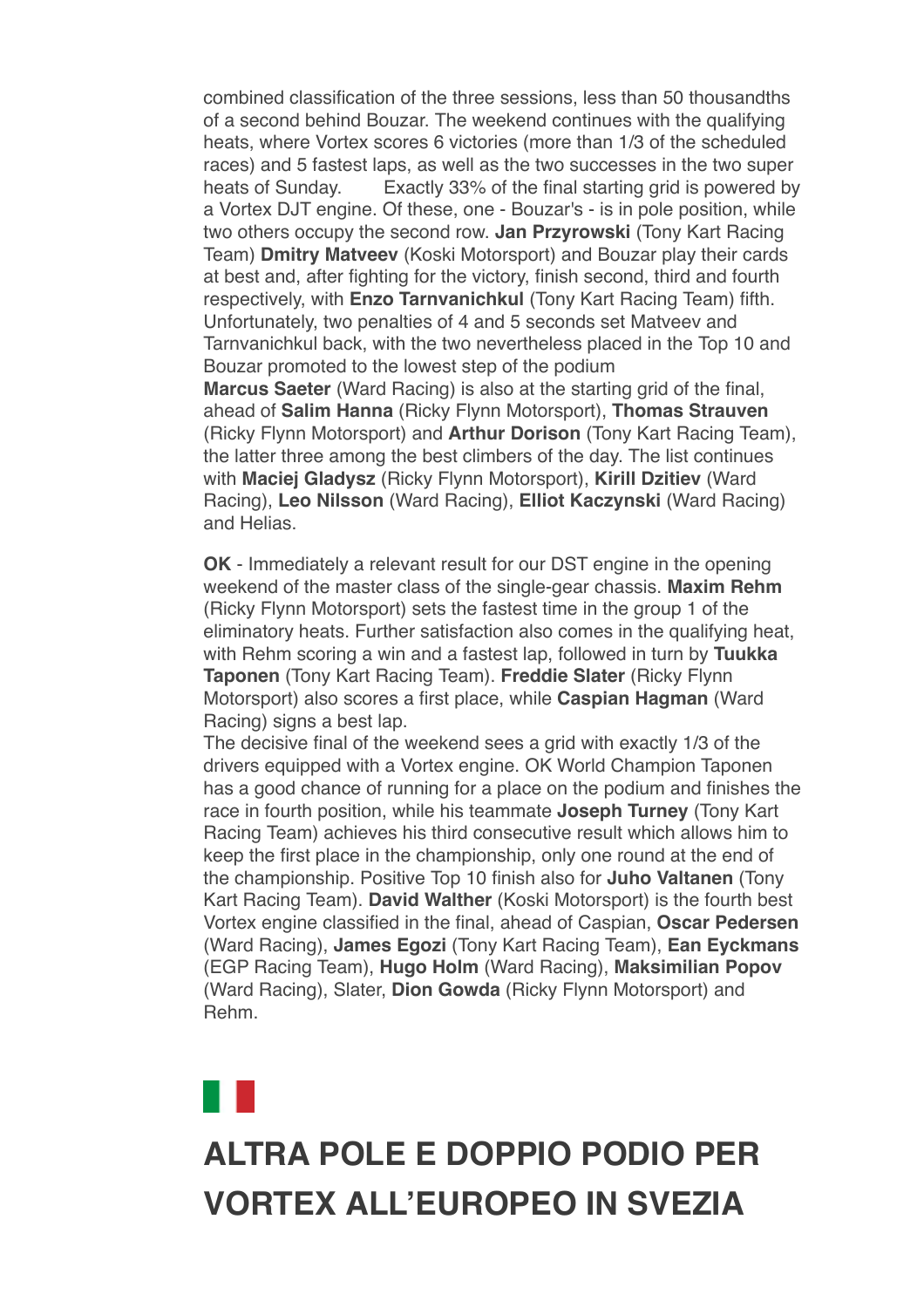Al terzo round del FIA Karting European Championship a Kristianstad (Svezia), doppio arrivo sul podio per il nostro motore DJT nella OKJ, autore anche della pole position. Trend positivo anche in OK, con il motore DST in testa al campionato.

**OKJ** – Terza pole position consecutiva per il nostro motore DJT nella categoria "Junior" dei kart monomarcia al campionato europeo. **Guillaume Bouzar** (Koski Motorsport) ripete l'impresa di Zuera piazzandosi di nuovo in cima alla classifica dei migliori tempi delle qualifiche, primo nel gruppo 3. Anche **Jimmy Helias** (Tony Kart Racing Team) primeggia nel proprio gruppo 1 e risulta terzo nella classifica combinata delle tre sessioni, a meno di 50 millesimi di secondo da Bouzar. Il weekend prosegue con le qualifying heat, dove Vortex segna 6 vittorie (più di 1/3 delle gare in programma) e 5 giri veloci, oltre che con i due successi nelle due super heat di domenica.

Esattamente il 33% dello schieramento di partenza della finale è motorizzato con un propulsore DJT di Vortex. Di questi, uno – quello di Bouzar – è in pole position, mentre altri due occupano la seconda fila. **Jan Przyrowski** (Tony Kart Racing Team) **Dmitry Matveev** (Koski Motorsport) e Bouzar giocano al meglio le proprie carte e, dopo aver cercato la vittoria, si classificano rispettivamente secondo, terzo e quarto, con **Enzo Tarnvanichkul** (Tony Kart Racing Team) quinto. Purtroppo, due penalità di 4 e 5 secondi arretrano Matveev e Tarnvanichkul, con i due comunque posizionati in Top 10 e con Bouzar promosso sul gradino più basso del podio.

Al via della finale anche **Marcus Saeter** (Ward Racing), che precede in classifica **Salim Hanna** (Ricky Flynn Motorsport), **Thomas Strauven** (Ricky Flynn Motorsport) e **Arthur Dorison** (Tony Kart Racing Team), quest'ultimi tre tra i migliori scalatori di giornata. La lista prosegue con **Maciej Gladysz** (Ricky Flynn Motorsport), **Kirill Dzitiev** (Ward Racing), **Leo Nilsson** (Ward Racing), **Elliot Kaczynski** (Ward Racing) ed Helias.

**OK** – Subito un risultato rilevante per il nostro motore DST nell'apertura del weekend della classe regina dei kart monomarcia. **Maxim Rehm** (Ricky Flynn Motorsport) è autore del miglior tempo nel gruppo 1 di qualificazione. Ulteriori soddisfazioni arrivano anche nel corso delle qualifying heat, con Rehm autore di una vittoria e di un giro veloce, emulato a sua volta da **Tuukka Taponen** (Tony Kart Racing Team). Anche **Freddie Slater** (Ricky Flynn Motorsport) ottiene un primo posto, mentre **Caspian Hagman** (Ward Racing) mette a segno un best lap. La decisiva finale del weekend vede una griglia di partenza con un 1/3 esatto dei partecipanti equipaggiati con un motore Vortex. Il campione del mondo OK in carica Taponen ha ottime chance per giocarsi un posto sul podio e termina la corsa in quarta posizione, mentre il compagno di squadra **Joseph Turney** (Tony Kart Racing Team) ottiene il terzo risultato utile consecutivo che gli permette di conservare il primo posto in campionato, con un solo round dal termine. Positivo arrivo in Top 10